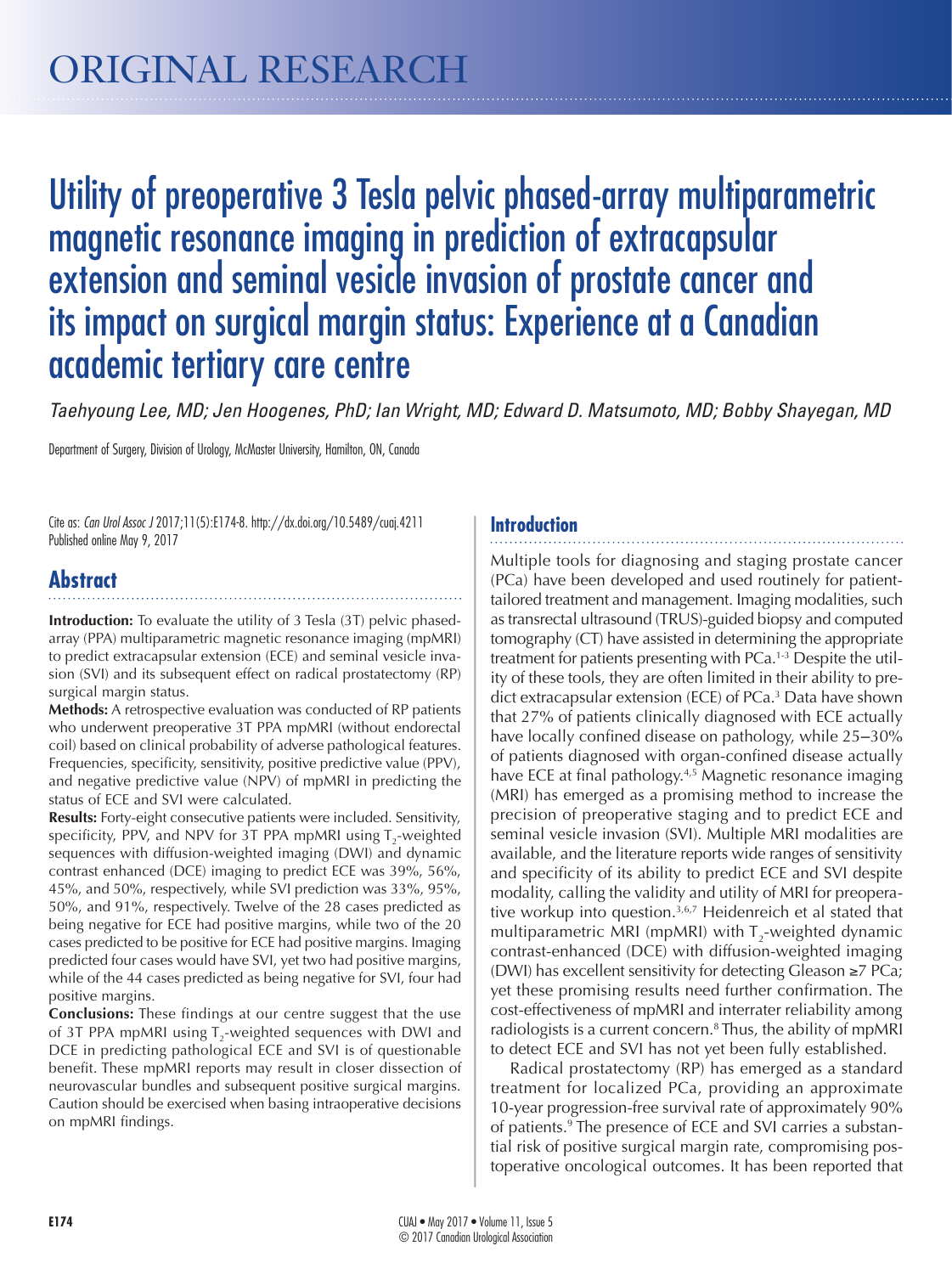10-year progression-free probability decreases to 71.4% for patients with ECE and 37.4% for patients with SVI.<sup>9</sup> Accurate staging, precise preoperative selection of PCa cases, and planning of surgical approach are crucial in achieving ideal oncological and functional outcomes. Preoperative imaging that provides adjunctive staging information may assist planning, thus potentially improving postoperative outcomes.10

We evaluated the ability of 3Tesla (3T) pelvic-phased array (PPA) mpMRI without endorectal coil to predict ECE and SVI prior to RP. We further assessed the consequent effect that MRI findings had on surgical margin status in a cohort of patients treated by a single, experienced urological oncologist.

## **Methods**

## Study design and participants

Consecutive patients who underwent MRI prior to RP (robotassisted, laparoscopic, or open approach) by a single, experienced urological oncologist at our academic tertiary care centre from 2009–2013 were eligible for inclusion in this retrospective review. Preoperative 3T PPA mpMRIs were chosen at the discretion of the surgeon based on high clinical probability of adverse pathological features. Indicators of possible ECE and/or SVI included high prostate-specific antigen PSA (PSA >10 ng/ml), low free-to-total ratio (F/T ratio <0.10), high PSA density (PSAD >0.15), cT3 (a and/or b) disease, high-grade disease (presence of Gleason 4 or 5 via TRUS biopsy), and high-volume disease (multiple cores with >50% involvement). Any combination of the aforementioned indicators, along with comprehensive history and physical examination, prompted MRI investigation in patients with suspected advanced PCa. MRIs were conducted at least six weeks post-biopsy to avoid risk of hemorrhage artifact on T $_2$ -weighted images. Given lack of clear guidelines for MRI use in management of PCa, the decision to use preoperative MRI was a clinical one, rather than one based on prescribed parameters.

## Test methods

The 3T PPA mpMRI (Phillips Achieva 3.0T, Amsterdam, Netherlands) with  $T<sub>2</sub>$ -weighted DWI and DCE with spectroscopy for axial, sagittal, and coronal views of the prostate was used, employing a standardized protocol for each patient. All images were read by a genitourinary radiologist, who is the sole expert  $(>10$  years of experience) in reporting on mpMRI of the prostate at our high-volume tertiary care academic centre. He was blinded to each patient's history, including biopsy characteristics. Prostate Imaging Reporting and Data System (PI-RADS) version one was used until the validated version two was released. The RP operative approach, including resection plane and nerve-sparing,

was modified by the surgeon based on MRI evidence of ECE and/or SVI presence.

## Data analysis

Tumour stage based on preoperative MRI characteristics was compared to final pathological stage. Specificity, sensitivity, positive predictive value (PPV), and negative predictive value (NPV) of 3T PPA mpMRI in predicting ECE and SVI, as well as the prevalence of ECE and SVI and likelihood ratios were calculated in IBM SPSS v.22 (Armonk, NY, U.S.). Positive surgical margin rates were calculated in all patients as a proxy to estimate surgical and oncological outcomes. The effect of radiological ECE findings on surgical margin status post-RP was examined by comparing positive surgical margin rates between patients with positive or negative preoperative ECE findings.

## **Results**

Forty-eight patients comprised the study sample (Table 1). The mean age was 60.9  $(\pm 8.3)$  and the mean preoperative PSA score was 9.7 ( $\pm$  2.1). The majority of patients (71%) were classified as intermediate-risk on the D'Amico risk group stratification criteria<sup>11</sup> (intermediate: stage T2b or Gleason score of 7 or PSA level of >10 and ≤20ng/mL) and most patients had Gleason 7 disease, both at biopsy (71%) and on surgical pathology (88%). The majority of patients underwent a minimally invasive RP (96%), while 4% had the open approach.

Table 1. Patient and disease characteristics and subsequent method of surgical intervention

|                | <b>Patients</b> |
|----------------|-----------------|
|                | 48              |
|                | $60.9 \pm 8.3$  |
|                | $9.7 + 2.1$     |
| 6              | 12 (25%)        |
| 7              | 34 (71%)        |
| 8              | 1(2%)           |
| 9              | 1(2%)           |
| 6              | 3(6%)           |
| 7              | 42 (88%)        |
| 8              | 2(4%)           |
| 9              | 1(2%)           |
| Low            | 7(14.5%)        |
| Intermediate   | 34 (71%)        |
| High           | 7(14.5%)        |
| Laparoscopic   | 32 (67%)        |
| Robot-assisted | 14 (29%)        |
| Open           | 2(4%)           |
|                |                 |

PSA: prostate-specific antigen; RP: radical prostatectomy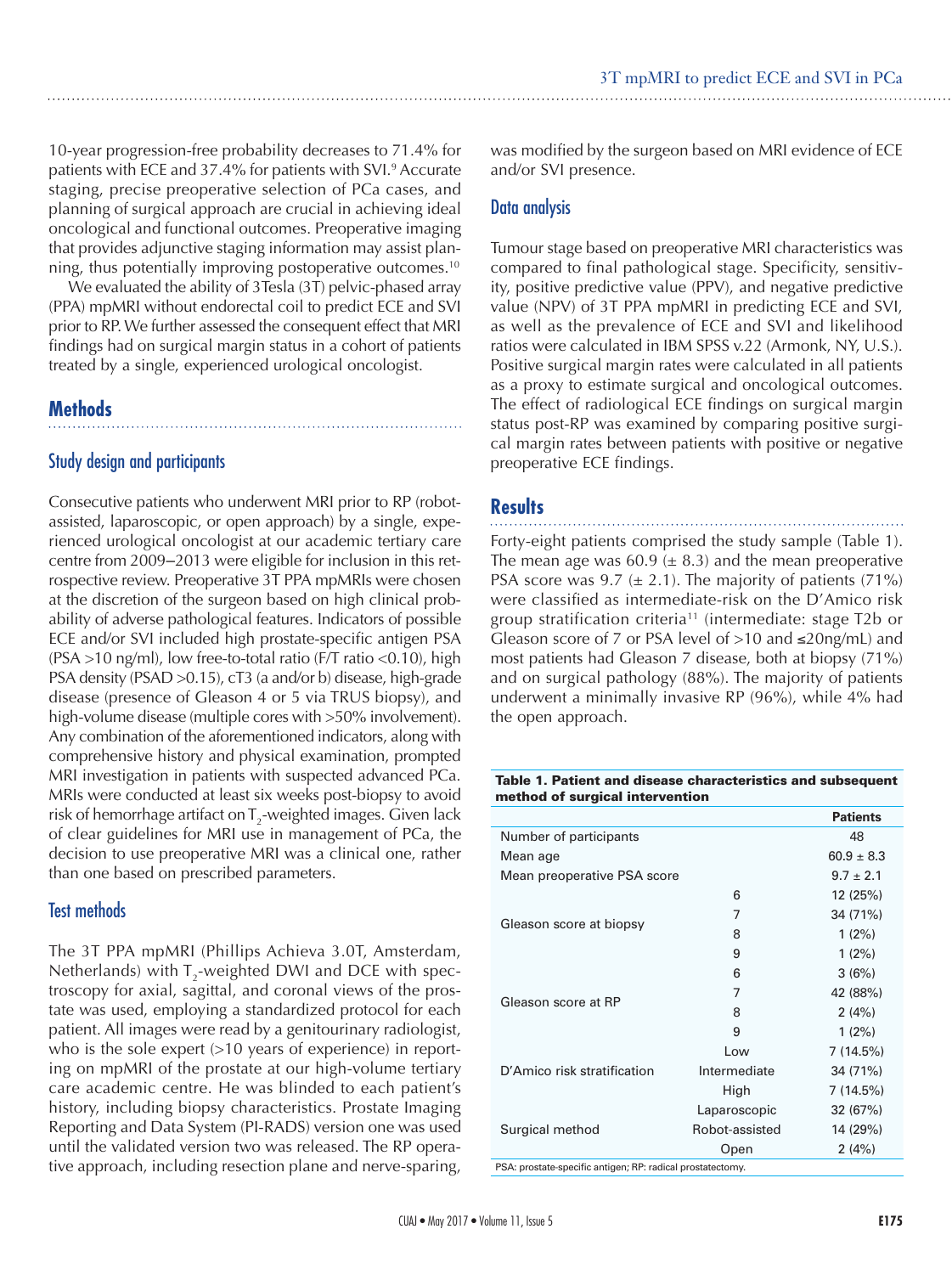## Predictability of ECE and resultant surgical margin rates

The mpMRI reports predicted 20 (42%) patients to be positive for ECE, while final pathology revealed that only nine of these patients were positive for ECE. Of the 28 (58%) patients who were predicted to not have ECE based on mpMRI, 14 had positive ECE on pathology. Preoperative 3T PPA mpMRI achieved a sensitivity of 39% and a specificity of 56% in predicting ECE on surgical pathology, with a PPV and a NPV of 45% and 50%, respectively. Of the 20 patients with positive ECE reported on mpMRI, two (10%) had positive surgical margins. Furthermore, out of the 28 patients predicted to be negative for ECE, 12 (42.9%) had positive surgical margins on pathology. The prevalence of ECE in the patient sample was 47.9%, with a negative likelihood ratio of 1.09 and a positive likelihood ratio of 0.89 (Fig. 1). Subgroup analysis of patients with Gleason score 7–9 revealed similar findings, with sensitivity of 39.1% and specificity of 54.5% for predicting ECE. Further subgroup analysis of patients with low-volume disease  $(1-2)$  positive biopsy cores) and high-volume disease  $(>2)$  positive biopsy cores) revealed sensitivities of 0% and 47.4% and specificities of 33.3% and 68.4%, respectively.

#### Predictability of seminal vesicle invasion

The mpMRI reports predicted four (8%) patients to be positive for SVI. Final pathology showed that two of these patients were positive for SVI. Of the 44 (92%) patients who were predicted not to have SVI, four had positive SVI on pathology. Preoperative 3T PPA mpMRI achieved a sensitivity of 33% and a specificity of 95% in predicting SVI on surgical pathology. The PPV and NPV were 50% and 91%, respectively.



*Fig. 1.* Summary of radiological and pathological extracapsular extension (ECE) and resultant positive margin status in patients who underwent preoperative 3 Tesla pelvic phased-array multiparametric magnetic resonance imaging (MRI). PPV: positive predictive value; NPV: negative predictive value.

Finally, the prevalence of SVI in the sample was 12.5%, while the negative likelihood ratio was 0.70 and the positive likelihood ratio was 7.0 (Fig. 2). Subgroup analysis of patients with Gleason score 7–9 revealed similar findings with sensitivity of 33.3% and specificity of 94.9% for predicting SVI. Further subgroup analysis of patients with low-volume disease  $(1-2)$ positive biopsy cores) and high-volume disease (>2 positive biopsy cores) revealed sensitivities of 0% and 50.0% and specificities of 100% and 94.1%, respectively.

## **Discussion**

Our study of 48 patients with moderate- (71%) to highrisk (14.5%) PCa demonstrated that the results of a 3T PPA mpMRI should be interpreted with caution during RP planning. The sensitivity and specificity of MRI in predicting ECE were 39% and 56%, respectively, suggesting that the use of MRI in our sample was not much different than a coin toss. These findings contrasted studies that have reported sensitivity and specificity ranges of  $75-78\%$  and  $92-96\%$ .<sup>12-14</sup> Evaluation of SVI in our sample showed that although the sensitivity was low at 33%, the specificity was high at 95%, with a PPV of 50% and a high NPV of 91%. This also contrasts with studies that have shown much higher sensitivity and PPV percentages.6,15

The literature suggests that MRI has utility in the workup of PCa.<sup>16-19</sup> Kim et al analyzed 32 preoperative patients using a surface coil and a combined DWI and DCE mpMRI technique at 1.5T in predicting the stage, using RP results as the reference standard. In detecting ECE, the combination of these tests displayed 82.4% sensitivity, 87.2% specificity, 70% PPV, and 93.2% NPV.20 In 158 patients with clinical



*Fig. 2.* Summary of radiological and pathological seminal vesicle invasion (SVI) status in patients who underwent preoperative 3 Tesla pelvic phased-array multiparametric magnetic resonance imaging (MRI). PPV: positive predictive value; NPV: negative predictive value.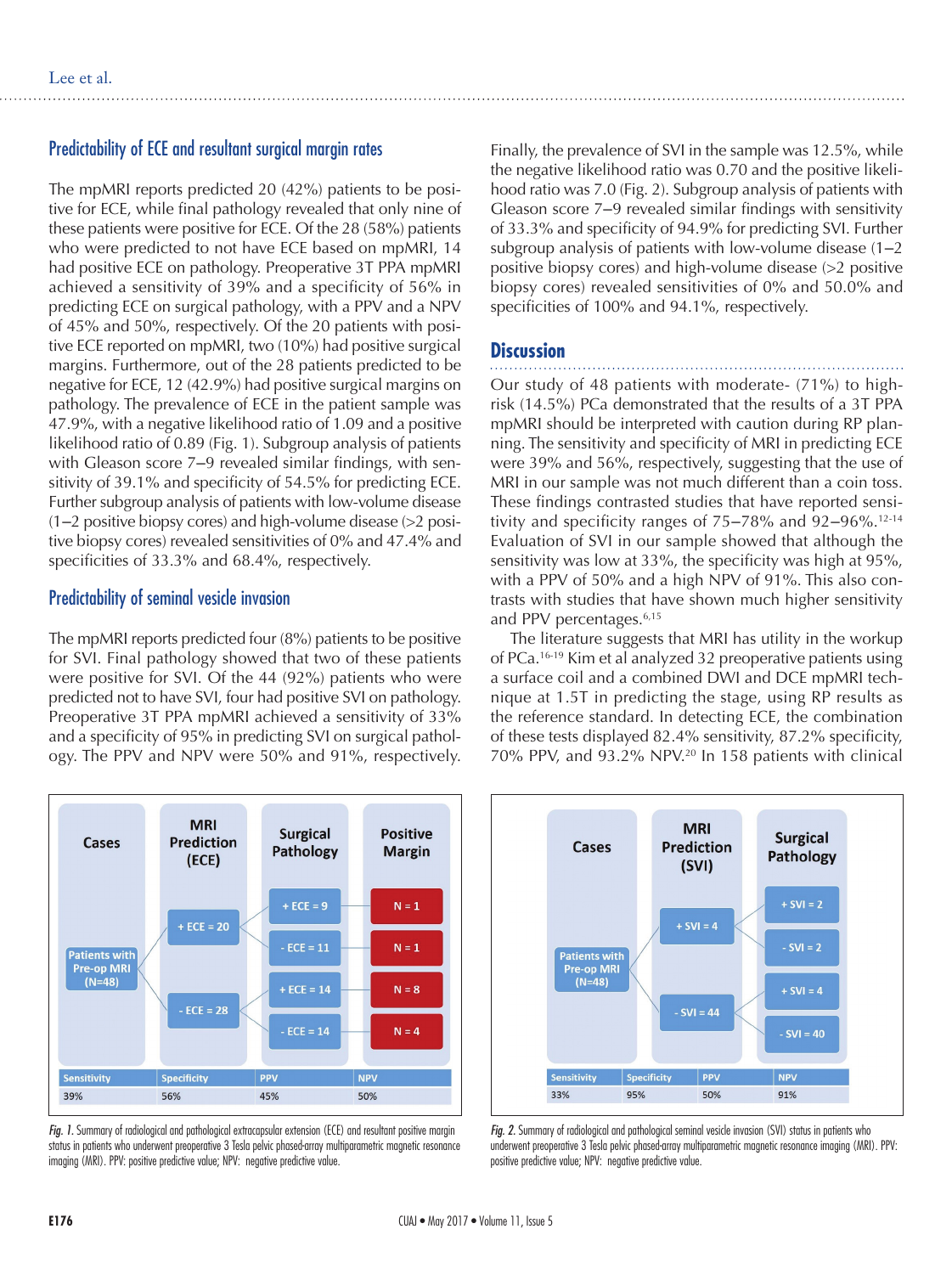stage T1c disease, Zhang et al analyzed the role of preoperative combined endorectal coil spectroscopic imaging (MRSI) at 1.5T to predict the pathologic stage of PCa. The overall accuracy was 80%, while staging accuracy was higher for the smallest tumour volumes (91% for tumours  $<$  0.5 cm<sup>3</sup> vs. 75% for tumours  $>2.0cm<sup>3</sup>$ ). In the detection of ECE, MRSI had an area under the curve of  $0.74<sup>21</sup>$  In a population of 27 patients considered for RP, Augustin et al compared the accuracy of 3T MRI with the Partin tables predicting pathological stage. In detecting ECE, accuracy was 85.2%, sensitivity was 66.7%, and specificity was 100%. The Spearman's for correlation with ECE was higher for MRI findings (0.780) than for the Partin tables (0.363). They concluded that 3T MRI was significantly more accurate than the Partin tables

in predicting the final pathological stage. $22$ Studies using an endorectal coil tend to report better outcomes than those using a surface magnet. The European Association (EAU) guidelines on PCa (2014) state that the use of an endorectal coil can improve staging accuracy at 1.5T, and results obtained at 3T are superior to  $1.5T<sup>8,23</sup>$  There is a debate as to whether the use of endorectal coils is necessary. Lee and colleagues stated that they are expensive and cause discomfort and potential proctitis and diverticulitis. 24 Their study showed no difference in MRI staging accuracy between those with the endorectal coil vs. a surface coil.<sup>24</sup> Further, in a retrospective analysis of 32 patients with moderate- to highrisk PCa, Kim et al reported that surface coil at 1.5T yielded sensitivity and specificity of 83.3% and 92.3%, respectively, in predicting SVI.20 Uncertainty remains regarding the most useful coil and modality of MRI in staging PCa.

The relative ineffectiveness of 3T PPA mpMRI at our centre may attest to the fact that many barriers exist in routinely performing preoperative MRI in Canada due to the government-funded nature of the healthcare system. This contrasts with multitiered payment systems in other countries, where MRI has become part of the standard workup for newly diagnosed PCa patients.25 However, Xylinas et al stated that the routine use of MRI for preoperative evaluation of PCa is controversial, as its high cost might burden the healthcare system,<sup>26</sup> and D'Amico et al asserted that although MRI findings can add a significant predictive value, it does not justify its routine use.<sup>11</sup>

In our study, a larger proportion of patients for whom MRI predicted absence of ECE experienced subsequent positive surgical margins (42.9%) compared to those for whom MRI predicted presence of ECE (10%). The highest number of positive surgical margins was observed in the group with negative radiological ECE results who turned out to have ECE on pathology (67% had positive surgical margins). It is possible that negative radiological ECE findings may have resulted in dissection closer to the prostatic tumour. Due to the small sample size, the generalizability of the ability of mpMRI to aid in minimizing positive surgical margin status

is in question. This study provides insight into the use of mpMRI to assist in surgical planning for RP.

## **Conclusion**

At our Canadian healthcare centre, the use of 3T PPA mpMRI without endorectal coil for the prediction of ECE and SVI for preoperative planning yielded less than satisfactory results with patients who had high-volume PCa. Our data suggest that caution should be exercised when implementing preoperative MRI to determine ECE and SVI to modify and/or prepare for subsequent operative approach. A large multicentre study of mpMRI will better define the efficacy, utility, and feasibility of the test and will help define the role of MRI in preoperative assessment of PCa.

Competing interests: The authors report no competing personal or financial interests.

This paper has been peer-reviewed.

#### **References**

- 1. Faria EF, Chapin BF, Muller RL, et al. Radical prostatectomy for locally advanced prostate cancer: Current status. *Urology* 2015;86:10-15. https://doi.org/10.1016/j.urology.2015.03.012
- 2. Lowrance WT, Scardino PT. Predictive models for newly diagnosed prostate cancer patients. *Rev Urol*  2009;11:117-26.
- 3. Cerantola Y, Valerio M, Kawkabani Marchini A, et al. Can 3T multiparametric magnetic resonance imaging accurately detect prostate cancer extracapsular extension? *Can Urol Assoc J* 2013;7:E699-703. https://doi.org/10.5489/cuaj.245
- 4. Han M, Partin AW, Piantadosi S, et al. Era-specific biochemical recurrence-free survival following radical prostatectomy for clinically localized prostate cancer. *J Urol* 2001;166:416-9. https://doi.org/10.1016/ S0022-5347(05)65955-1
- 5. Cooperberg MR, Lubeck DP, Mehta SS, et al. Time trends in clinical risk stratification for prostate cancer: Implications for outcomes. *J Urol* 2003;170:S21-7. https://doi.org/10.1097/01. ju.0000095025.03331.c6
- 6. Somford DM, Hamoen EH, Futterer JJ, et al. The predictive value of endorectal 3 Tesla multiparametric magnetic resonance imaging for extraprostatic extension in patients with low-, intermediate- and high-risk prostate cancer. *J Urol* 2013;190:1728-34. https://doi.org/10.1016/j.juro.2013.05.021
- 7. Brajtbord JS, Lavery HJ, Nabizada-Pace F, et al. Endorectal magnetic resonance imaging has limited clinical ability to preoperatively predict pT3 prostate cancer. *BJU Int* 2011;107:1419-24. https://doi.org/10.1111/j.1464-410X.2010.09599.x
- 8. Heidenreich A, Bastian PJ, Bellmunt J, et al. EAU guidelines on prostate cancer. Part 1: Screening, diagnosis, and local treatment with curative intent-update 2013. *Eur Urol* 2014;65:124-37. https://doi.org/10.1016/j.eururo.2013.09.046
- 9. Hull GW, Rabbani F, Abbas F, et al. Cancer control with radical prostatectomy alone in 1000 consecutive patients. *J Urol* 2002;167:528-34. https://doi.org/10.1016/S0022-5347(01)69079-7
- 10. Li B, Du Y, Yang H, et al. Magnetic resonance imaging for prostate cancer clinical application. *Chin J Cancer Res* 2013;25:240-9.
- 11. D'Amico AV, Desjardin A, Chen MH, et al. Analyzing outcome-based staging for clinically localized adenocarcinoma of the prostate. *Cancer* 1998;83:2172-80. https://doi.org/10.1002/(SICI)1097- 0142(19981115)83:10<2172::AID-CNCR16>3.0.CO;2-K
- 12. Griebling TL, Ozkutlu D, See WA, et al. Prognostic implications of extracapsular extension of lymph node metastases in prostate cancer. *Mod Pathol* 1997;10:804-9.
- 13. Porcaro AB, Borsato A, Romano M, et al. Accuracy of preoperative endorectal coil magnetic resonance imaging in detecting clinical understaging of localized prostate cancer. *World J Urol* 2013;31:1245-51. https://doi.org/10.1007/s00345-012-0900-7